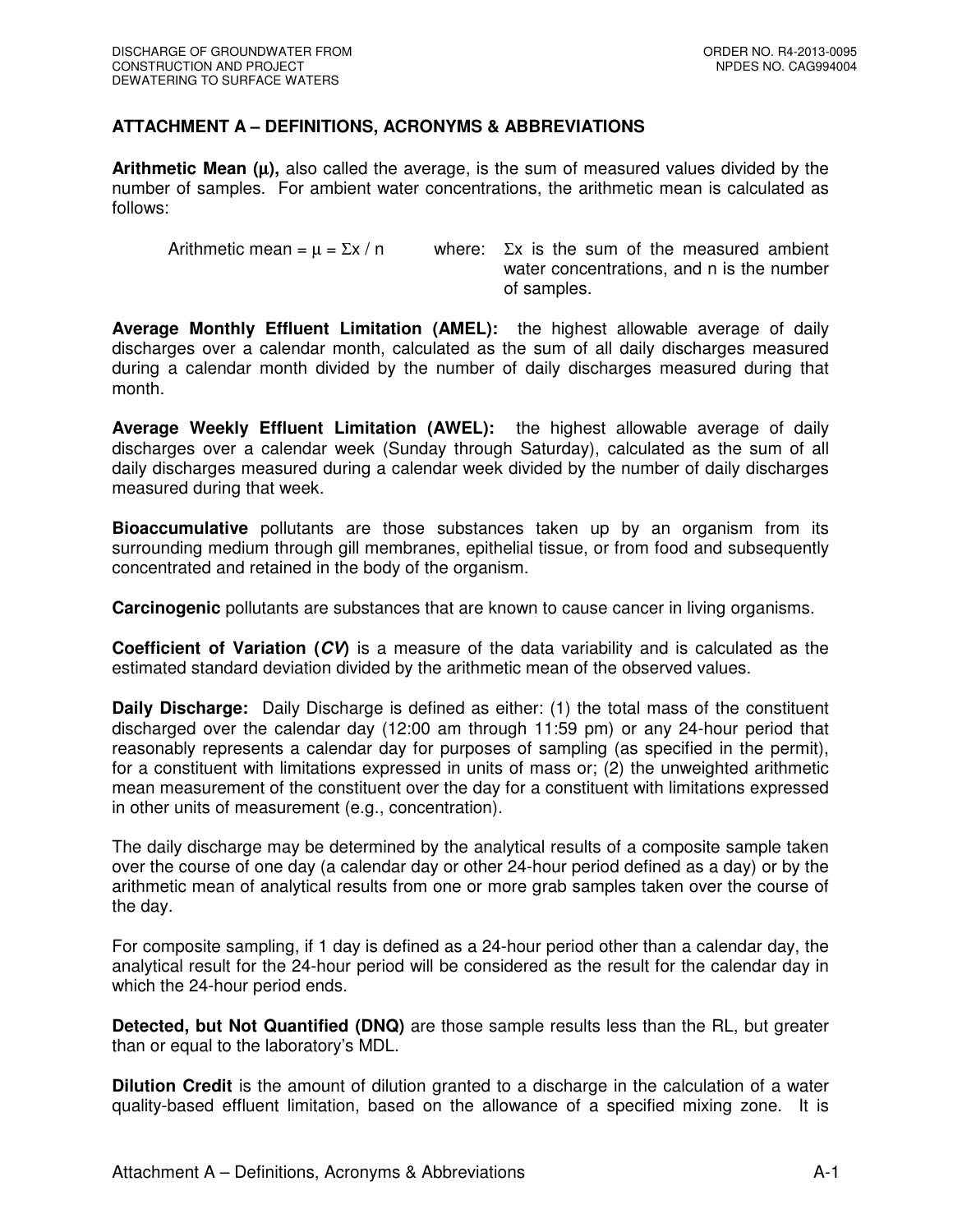calculated from the dilution ratio or determined through conducting a mixing zone study or modeling of the discharge and receiving water.

**Effluent Concentration Allowance (ECA)** is a value derived from the water quality criterion/objective, dilution credit, and ambient background concentration that is used, in conjunction with the coefficient of variation for the effluent monitoring data, to calculate a longterm average (LTA) discharge concentration. The ECA has the same meaning as waste load allocation (WLA) as used in USEPA guidance (Technical Support Document For Water Quality-based Toxics Control, March 1991, second printing, EPA/505/2-90-001).

**Enclosed Bays** means indentations along the coast that enclose an area of oceanic water within distinct headlands or harbor works. Enclosed bays include all bays where the narrowest distance between the headlands or outermost harbor works is less than 75 percent of the greatest dimension of the enclosed portion of the bay. Enclosed bays include, but are not limited to, Humboldt Bay, Bodega Harbor, Tomales Bay, Drake's Estero, San Francisco Bay, Morro Bay, Los Angeles-Long Beach Harbor, Upper and Lower Newport Bay, Mission Bay, and San Diego Bay. Enclosed bays do not include inland surface waters or ocean waters.

**Estimated Chemical Concentration** is the estimated chemical concentration that results from the confirmed detection of the substance by the analytical method below the ML value.

**Estuaries** means waters, including coastal lagoons, located at the mouths of streams that serve as areas of mixing for fresh and ocean waters. Coastal lagoons and mouths of streams that are temporarily separated from the ocean by sandbars shall be considered estuaries. Estuarine waters shall be considered to extend from a bay or the open ocean to a point upstream where there is no significant mixing of fresh water and seawater. Estuarine waters included, but are not limited to, the Sacramento-San Joaquin Delta, as defined in California Water Code section 12220, Suisun Bay, Carquinez Strait downstream to the Carquinez Bridge, and appropriate areas of the Smith, Mad, Eel, Noyo, Russian, Klamath, San Diego, and Otay rivers. Estuaries do not include inland surface waters or ocean waters.

**Inland Surface Waters** are all surface waters of the State that do not include the ocean, enclosed bays, or estuaries.

**Instantaneous Maximum Effluent Limitation:** the highest allowable value for any single grab sample or aliquot (i.e., each grab sample or aliquot is independently compared to the instantaneous maximum limitation).

**Instantaneous Minimum Effluent Limitation:** the lowest allowable value for any single grab sample or aliquot (i.e., each grab sample or aliquot is independently compared to the instantaneous minimum limitation).

**Maximum Daily Effluent Limitation (MDEL)** means the highest allowable daily discharge of a pollutant, over a calendar day (or 24-hour period). For pollutants with limitations expressed in units of mass, the daily discharge is calculated as the total mass of the pollutant discharged over the day. For pollutants with limitations expressed in other units of measurement, the daily discharge is calculated as the arithmetic mean measurement of the pollutant over the day.

**Median** is the middle measurement in a set of data. The median of a set of data is found by first arranging the measurements in order of magnitude (either increasing or decreasing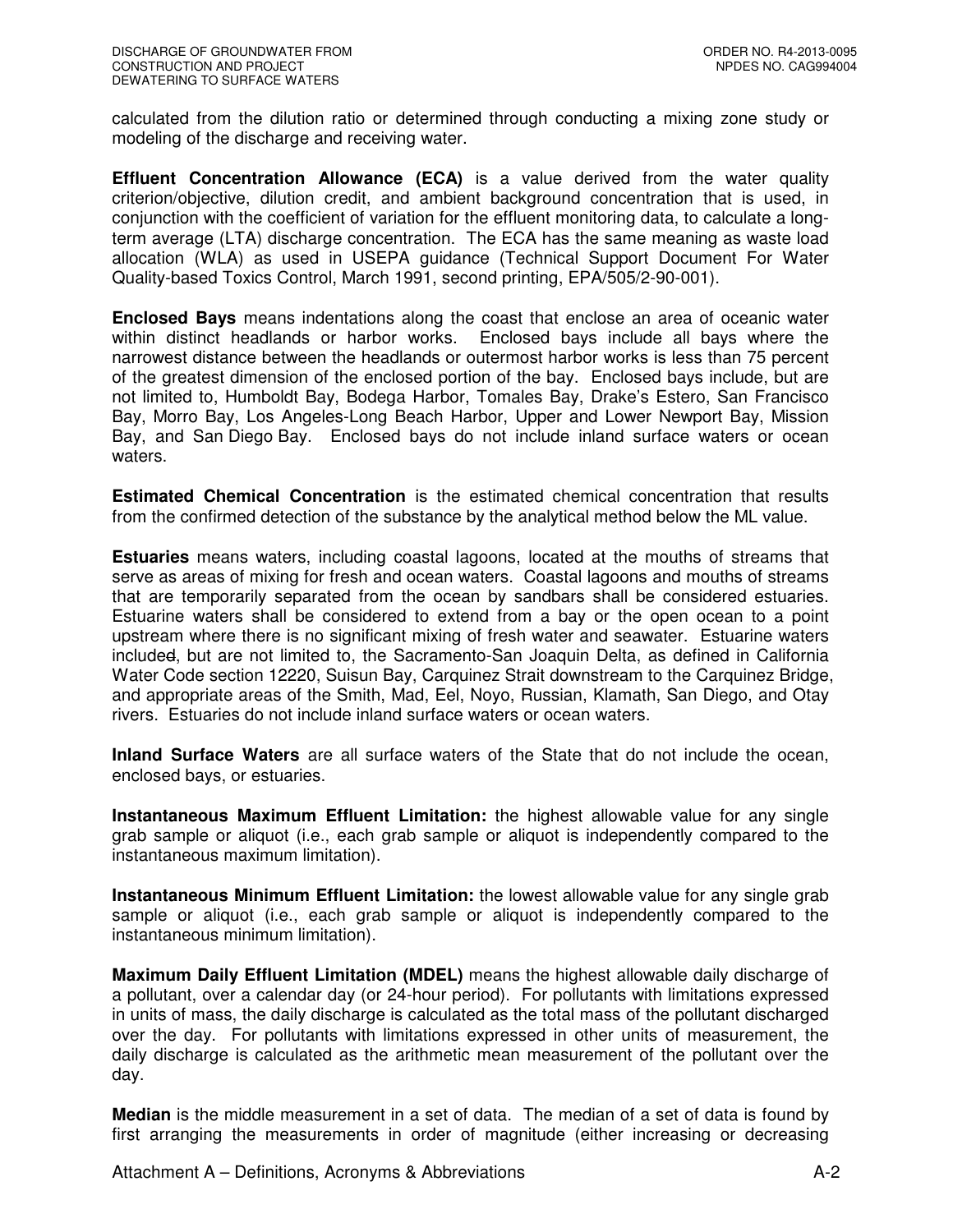order). If the number of measurements (*n*) is odd, then the median =  $X_{(n+1)/2}$ . If *n* is even, then the median =  $(X_{n/2} + X_{n/2)+1}/2$  (i.e., the midpoint between the  $n/2$  and  $n/2+1$ ).

**Method Detection Limit (MDL)** is the minimum concentration of a substance that can be measured and reported with 99 percent confidence that the analyte concentration is greater than zero, as defined in title 40 of the Code of Federal Regulations, Part 136, Attachment B, revised as of July 3, 1999.

**Minimum Level (ML)** is the concentration at which the entire analytical system must give a recognizable signal and acceptable calibration point. The ML is the concentration in a sample that is equivalent to the concentration of the lowest calibration standard analyzed by a specific analytical procedure, assuming that all the method specified sample weights, volumes, and processing steps have been followed.

**Mixing Zone** is a limited volume of receiving water that is allocated for mixing with a wastewater discharge where water quality criteria can be exceeded without causing adverse effects to the overall water body.

**Not Detected (ND)** are those sample results less than the laboratory's MDL.

**Ocean Waters** are the territorial marine waters of the State as defined by California law to the extent these waters are outside of enclosed bays, estuaries, and coastal lagoons. Discharges to ocean waters are regulated in accordance with the State Water Board's California Ocean Plan.

**Persistent** pollutants are substances for which degradation or decomposition in the environment is nonexistent or very slow.

**Pollutant Minimization Program (PMP)** means waste minimization and pollution prevention actions that include, but are not limited to, product substitution, waste stream recycling, alternative waste management methods, and education of the public and businesses. The goal of the PMP shall be to reduce all potential sources of a priority pollutant(s) through pollutant minimization (control) strategies, including pollution prevention measures as appropriate, to maintain the effluent concentration at or below the water quality-based effluent limitation. Pollution prevention measures may be particularly appropriate for persistent bioaccumulative priority pollutants where there is evidence that beneficial uses are being impacted. The Regional Water Board may consider cost effectiveness when establishing the requirements of a PMP. The completion and implementation of a Pollution Prevention Plan, if required pursuant to California Water Code section 13263.3(d), shall be considered to fulfill the PMP requirements.

**Pollution Prevention** means any action that causes a net reduction in the use or generation of a hazardous substance or other pollutant that is discharged into water and includes, but is not limited to, input change, operational improvement, production process change, and product reformulation (as defined in California Water Code section 13263.3). Pollution prevention does not include actions that merely shift a pollutant in wastewater from one environmental medium to another environmental medium, unless clear environmental benefits of such an approach are identified to the satisfaction of the State or Regional Water Board.

**Reporting Level (RL)** is the ML (and its associated analytical method) chosen by the Discharger for reporting and compliance determination from the MLs included in this Order. The MLs included in this Order correspond to approved analytical methods for reporting a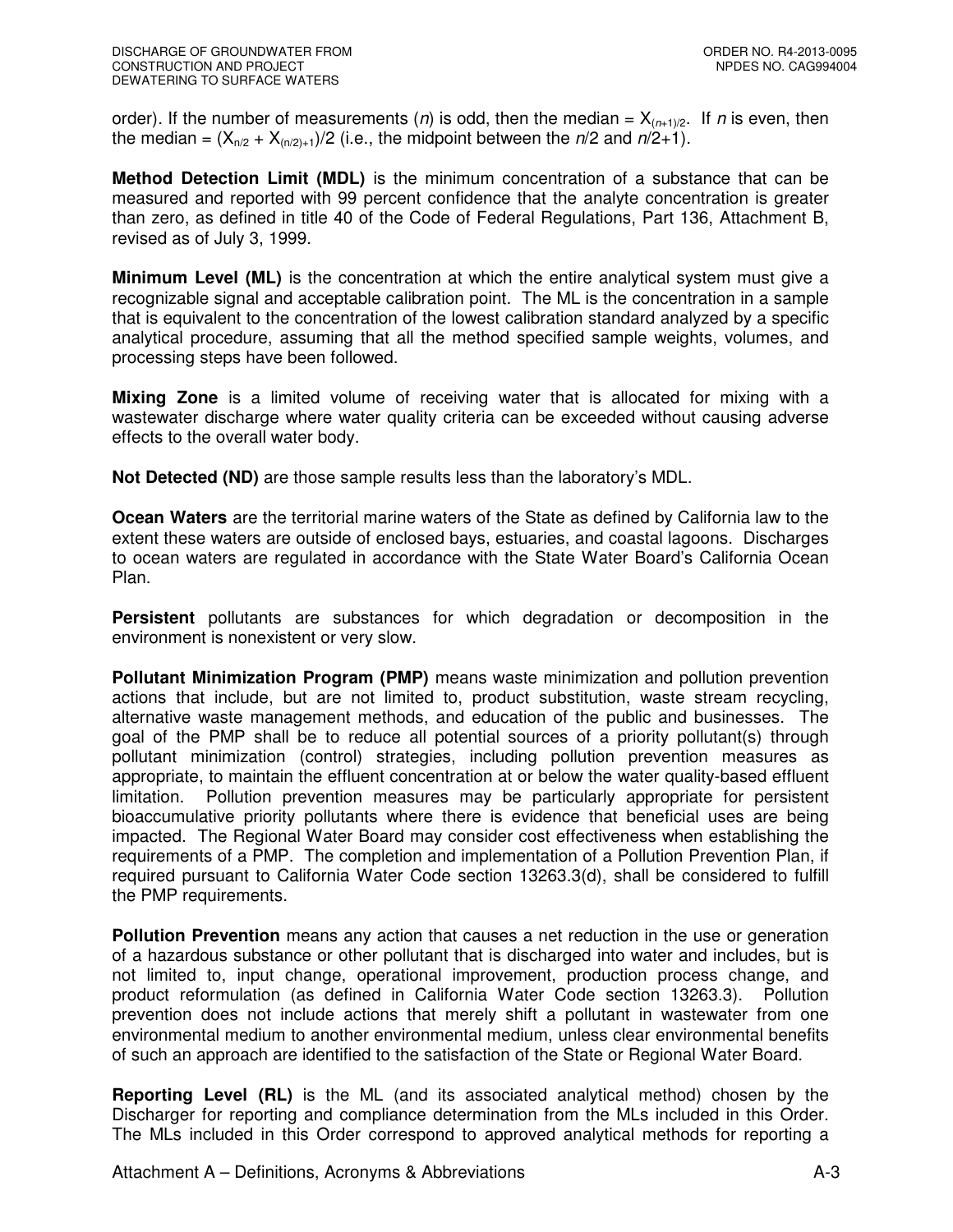sample result that are selected by the Regional Water Board either from Appendix 4 of the SIP in accordance with section 2.4.2 of the SIP or established in accordance with section 2.4.3 of the SIP. The ML is based on the proper application of method-based analytical procedures for sample preparation and the absence of any matrix interferences. Other factors may be applied to the ML depending on the specific sample preparation steps employed. For example, the treatment typically applied in cases where there are matrix-effects is to dilute the sample or sample aliquot by a factor of ten. In such cases, this additional factor must be applied to the ML in the computation of the RL.

**Satellite Collection System** is the portion, if any, of a sanitary sewer system owned or operated by a different public agency than the agency that owns and operates the wastewater treatment facility that a sanitary sewer system is tributary to.

**Source of Drinking Water** is any water designated as municipal or domestic supply (MUN) in a Regional Water Board Basin Plan.

**Standard Deviation (**σ**)** is a measure of variability that is calculated as follows:

| $\alpha = 1$<br>where: | $(\sum [(x - \mu)^2]/(n - 1))^{0.5}$               |
|------------------------|----------------------------------------------------|
|                        | is the observed value;                             |
| $\mu$                  | is the arithmetic mean of the observed values; and |
| n.                     | is the number of samples.                          |

**Toxicity Reduction Evaluation (TRE)** is a study conducted in a step-wise process designed to identify the causative agents of effluent or ambient toxicity, isolate the sources of toxicity, evaluate the effectiveness of toxicity control options, and then confirm the reduction in toxicity. The first steps of the TRE consist of the collection of data relevant to the toxicity, including additional toxicity testing, and an evaluation of facility operations and maintenance practices, and best management practices. A Toxicity Identification Evaluation (TIE) may be required as part of the TRE, if appropriate. (A TIE is a set of procedures to identify the specific chemical(s) responsible for toxicity. These procedures are performed in three phases (characterization, identification, and confirmation) using aquatic organism toxicity tests.)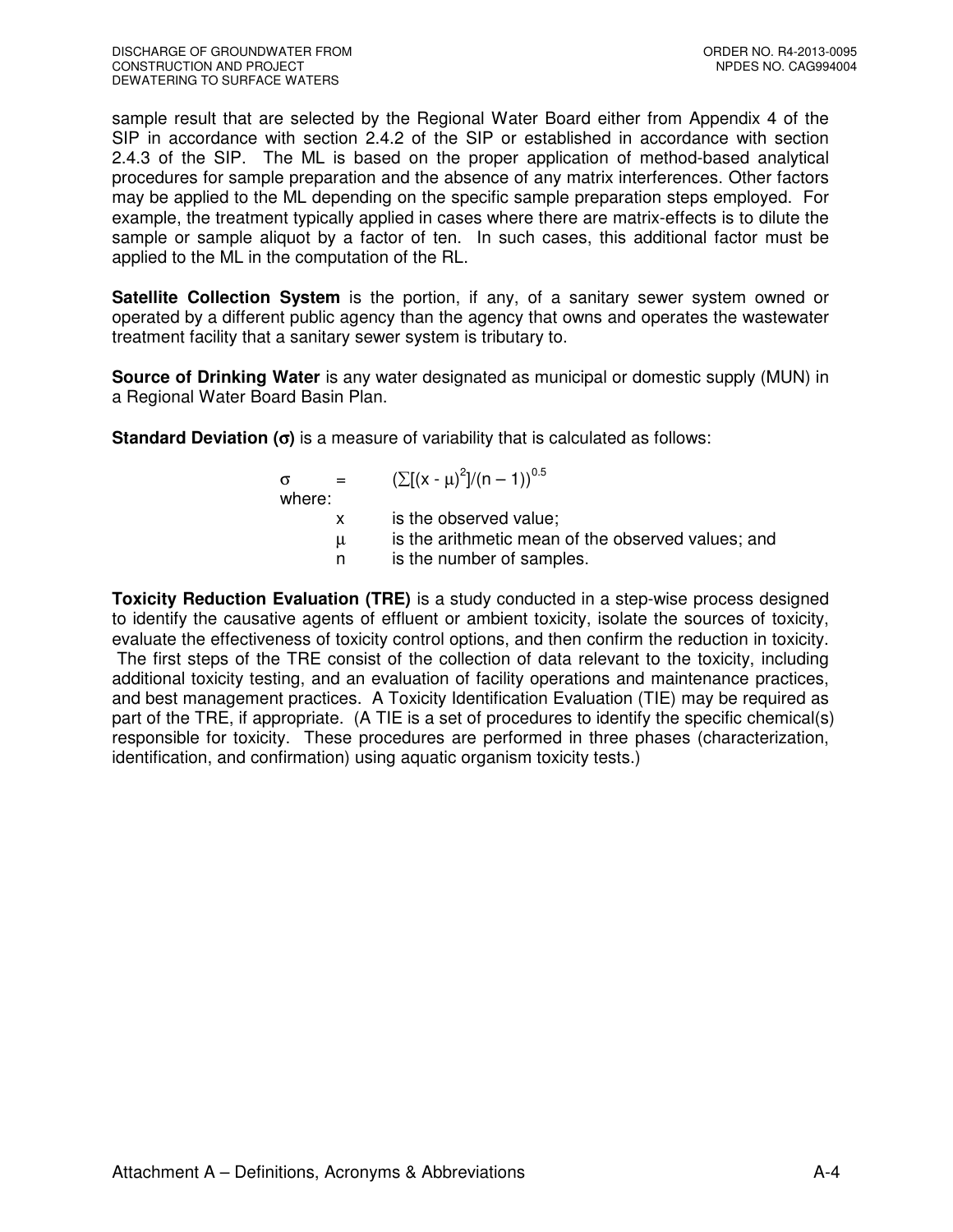## ACRONYMS & Abbreviations

| <b>AMEL</b>       | <b>Average Monthly Effluent Limitation</b>                           |
|-------------------|----------------------------------------------------------------------|
| B                 | <b>Background Concentration</b>                                      |
| <b>BAT</b>        | Best Available Technology Economically Achievable                    |
| <b>Basin Plan</b> | Water Quality Control Plan for the Coastal Watersheds of Los Angeles |
|                   | and Ventura Counties                                                 |
|                   |                                                                      |
| <b>BCT</b>        | Best Conventional Pollutant Control Technology                       |
| <b>BMP</b>        | <b>Best Management Practices</b>                                     |
| <b>BMPP</b>       | Best Management Practices Plan                                       |
| <b>BPJ</b>        | <b>Best Professional Judgment</b>                                    |
| <b>BOD</b>        | <b>Biochemical Oxygen Demand</b>                                     |
| <b>BPT</b>        | Best practicable treatment control technology                        |
| C                 | <b>Water Quality Objective</b>                                       |
| <b>CCR</b>        | California Code of Regulations                                       |
| <b>CEQA</b>       | <b>California Environmental Quality Act</b>                          |
| <b>CFR</b>        | Code of Federal Regulations                                          |
| <b>CTR</b>        | <b>California Toxics Rule</b>                                        |
|                   |                                                                      |
| <b>CV</b>         | <b>Coefficient of Variation</b>                                      |
| <b>CWA</b>        | Clean Water Act                                                      |
| <b>CWC</b>        | California Water Code                                                |
| <b>DMR</b>        | Discharge Monitoring Report                                          |
| <b>DNQ</b>        | Detected But Not Quantified                                          |
| <b>ECA</b>        | <b>Effluent Concentration Allowance</b>                              |
| <b>ELAP</b>       | California Department of Health Services Environmental Laboratory    |
|                   | <b>Accreditation Program</b>                                         |
| <b>ELG</b>        | <b>Effluent Limitations, Guidelines and Standards</b>                |
| gpd               | gallons per day                                                      |
|                   | <b>Inhibition Coefficient</b>                                        |
| IC.               |                                                                      |
| $IC_{15}$         | Concentration at which the organism is 15% inhibited                 |
| $IC_{25}$         | Concentration at which the organism is 25% inhibited                 |
| $IC_{40}$         | Concentration at which the organism is 40% inhibited                 |
| $IC_{50}$         | Concentration at which the organism is 50% inhibited                 |
| LA                | <b>Load Allocations</b>                                              |
| <b>LOEC</b>       | Lowest Observed Effect Concentration                                 |
| <b>LTA</b>        | Long-Term Average                                                    |
| <b>MDEL</b>       | Maximum Daily Effluent Limitation                                    |
| <b>MDL</b>        | <b>Method Detection Limit</b>                                        |
| <b>MEC</b>        | <b>Maximum Effluent Concentration</b>                                |
| <b>MGD</b>        | Million Gallons Per Day                                              |
|                   | Milligrams per Liter                                                 |
| mg/L              |                                                                      |
| ML                | Minimum Level                                                        |
| <b>MRP</b>        | Monitoring and Reporting Program                                     |
| ND.               | <b>Not Detected</b>                                                  |
| <b>NOEC</b>       | No Observable Effect Concentration                                   |
| <b>NPDES</b>      | National Pollutant Discharge Elimination System                      |
| <b>NSPS</b>       | New Source Performance Standards                                     |
| <b>NTR</b>        | <b>National Toxics Rule</b>                                          |
| OAL               | Office of Administrative Law                                         |
| <b>POTW</b>       | <b>Publicly-Owned Treatment Works</b>                                |
| <b>PMP</b>        | <b>Pollutant Minimization Plan</b>                                   |
|                   |                                                                      |
| QA                | <b>Quality Assurance</b>                                             |
| QA/QC             | <b>Quality Assurance/Quality Control</b>                             |